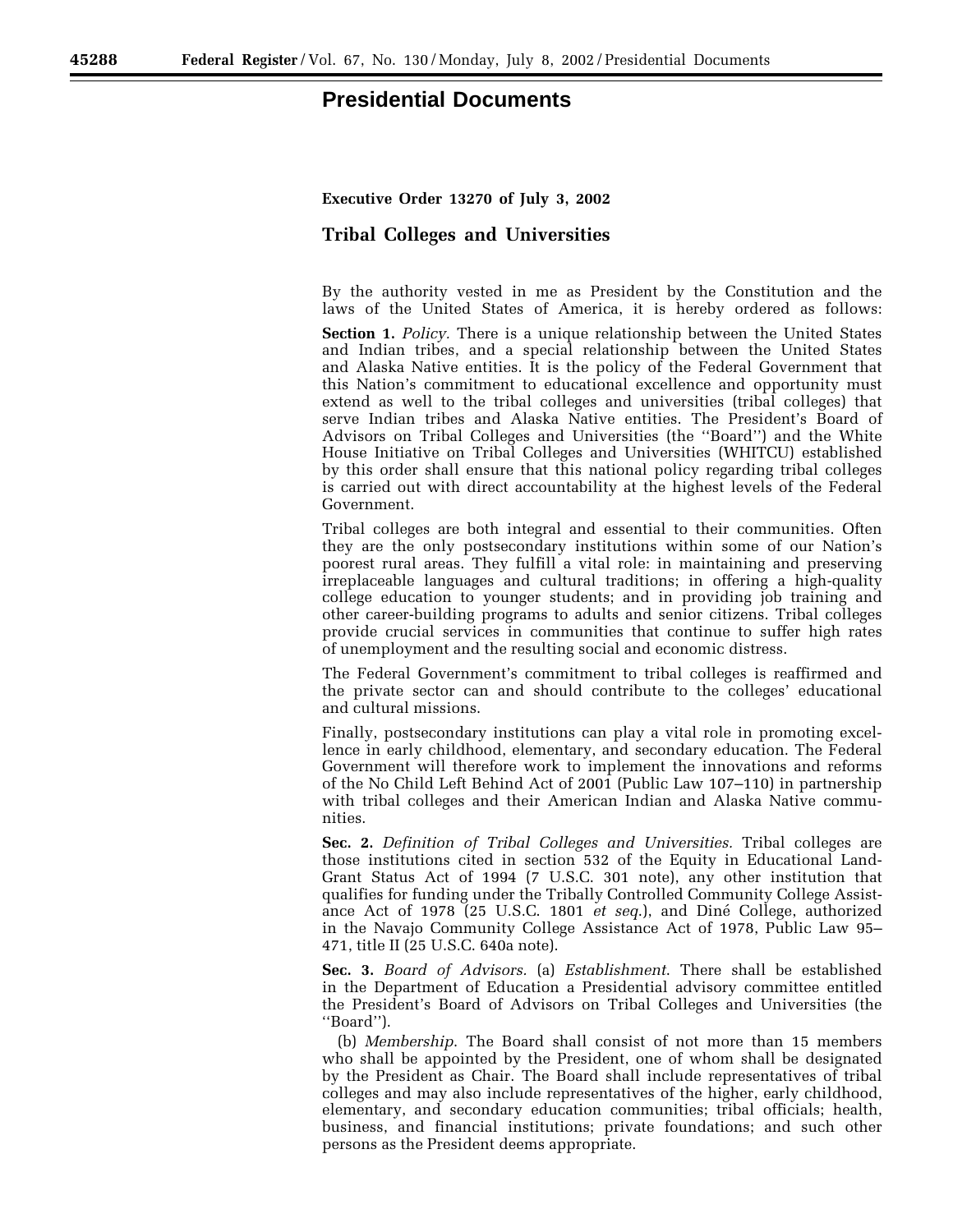(c) *Functions*. The Board shall provide advice regarding the progress made by Federal agencies toward fulfilling the purposes and objectives of this order. The Board also shall provide recommendations to the President, through the Secretary of Education (Secretary), on ways the Federal Government can help tribal colleges:

(1) use long-term development, endowment building, and planning to strengthen institutional viability;

(2) improve financial management and security, obtain private-sector funding support, and expand and complement Federal education initiatives;

(3) develop institutional capacity through the use of new and emerging technologies offered by both the Federal and private sectors;

(4) enhance physical infrastructure to facilitate more efficient operation and effective recruitment and retention of students and faculty; and

(5) help implement the No Child Left Behind Act of 2001 and meet other high standards of educational achievement.

(d) *Meetings*. The Board shall meet at least annually, at the request of the Secretary, to provide advice and consultation on tribal colleges and relevant Federal and private-sector activities, and to transmit reports and present recommendations.

**Sec. 4.** *White House Initiative on Tribal Colleges and Universities.* There shall be established in the Department of Education, Office of the Secretary, the White House Initiative on Tribal Colleges and Universities (WHITCU). The WHITCU shall:

(a) provide the staff support for the Board;

(b) assist the Secretary in the role of liaison between the executive branch and tribal colleges; and

(c) serve the Secretary in carrying out the Secretary's responsibilities under this order.

**Sec. 5.** *Department and Agency Participation.* Each participating executive department and agency (agency), as determined by the Secretary, shall appoint a senior official who is a full-time officer of the Federal Government and who is responsible for management or program administration. The official shall report directly to the agency head, or to the agency head's designee, on agency activity under this order and serve as liaison to the WHITCU. To the extent permitted by law and regulation, each agency shall provide appropriate information as requested by the WHITCU staff pursuant to this order.

## **Sec. 6.** *Three-Year Federal Plan.*

(a) *Content*. Each agency identified by the Secretary shall develop and implement a Three-Year Plan of the agency's efforts to fulfill the purposes of this order. These Three-Year Plans shall include annual performance indicators and appropriate measurable objectives for the agency. Among other relevant issues, the plans shall address how the agency intends to increase the capacity of tribal colleges to compete effectively for any available grants, contracts, cooperative agreements, and any other Federal resources, and to encourage tribal colleges to participate in Federal programs. The plans also may emphasize access to high-quality educational opportunities for economically disadvantaged Indian students, consistent with requirements of the No Child Left Behind Act of 2001; the preservation and revitalization of tribal languages and cultural traditions; and innovative approaches to better link tribal colleges with early childhood, elementary, and secondary education programs. The agency's performance indicators and objectives should be clearly reflected in the agency's annual budget submission to the Office of Management and Budget. To facilitate the attainment of these performance indicators and objectives, the head of each agency identified by the Secretary, shall provide, as appropriate, technical assistance and information to tribal colleges regarding the program activities of the agency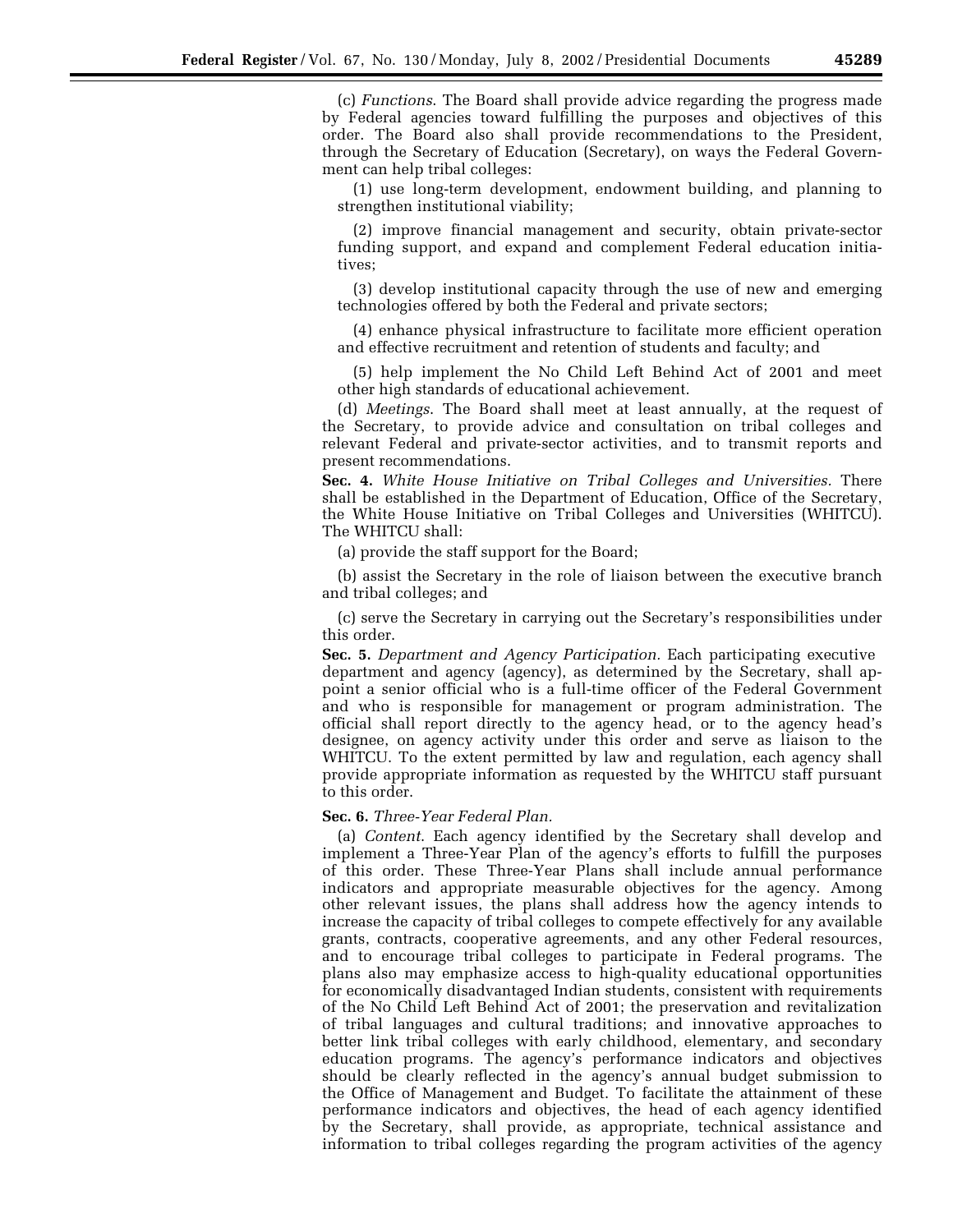and the preparation of applications or proposals for grants, contracts, or cooperative agreements.

(b) *Submission*. Each agency shall submit its Three-Year Plan to the WHITCU. In consultation with the Board, the WHITCU shall then review these Three-Year Plans and develop an integrated Three-Year Plan for Assistance to Tribal Colleges, which the Secretary shall review and submit to the President. Agencies may revise their Three-Year Plans within the threeyear period.

(c) *Annual Performance Reports.* Each agency shall submit to the WHITCU an Annual Performance Report that measures the agency's performance against the objectives set forth in its Three-Year Plan. In consultation with the Board, the WHITCU shall review and combine Annual Performance Reports into one annual report, which shall be submitted to the Secretary for review, in consultation with the Office of Management and Budget.

**Sec. 7.** *Private Sector.* In cooperation with the Board, the WHITCU shall encourage the private sector to assist tribal colleges through increased use of such strategies as:

(a) matching funds to support increased endowments;

(b) developing expertise and more effective ways to manage finances, improve information systems, build facilities, and improve course offerings; and

(c) increasing resources for and training of faculty.

**Sec. 8.** *Termination.* The Board shall terminate 2 years after the date of this order unless the Board is renewed by the President prior to the end of that 2-year period.

**Sec. 9.** *Administration.* (a) *Compensation*. Members of the Board shall serve without compensation, but shall be allowed travel expenses, including per diem in lieu of subsistence, as authorized by law for persons serving intermittently in Government service (5 U.S.C. 5701–5707).

(b) *Funding*. The Board and the WHITCU shall be funded by the Department of Education.

(c) *Administrative Support*. The Department of Education shall provide appropriate administrative services and staff support for the Board and the WHITCU. With the consent of the Department of Education, other agencies participating in the WHITCU shall provide administrative support (including detailees) to the WHITCU consistent with statutory authority. The Board and the WHITCU each shall have a staff and shall be supported at appropriate levels commensurate with that of similar White House Initiative Offices.

(d) *General Provisions*. Insofar as the Federal Advisory Committee Act, as amended (5 U.S.C. App.) (the ''Act''), may apply to the administration of any portion of this order, any functions of the President under the Act, except that of reporting to the Congress, shall be performed by the Secretary of Education in accordance with the guidelines issued by the Administrator of General Services.